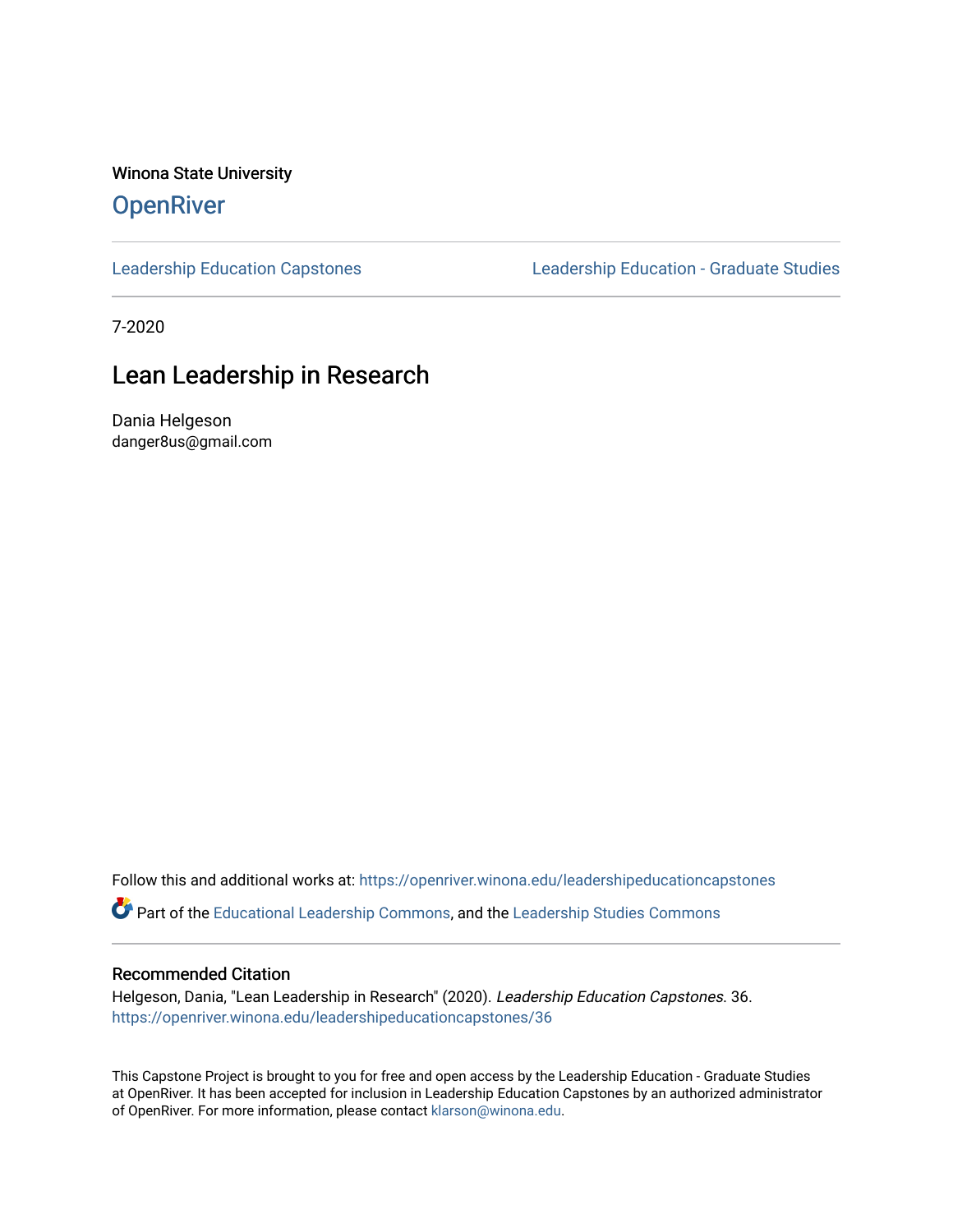#### LEAN LEADERSHIP IN RESEARCH

A Project Capstone Submitted to the Faculty of the Department of Leadership Education College of Education of Winona State University

by

Dania Helgeson

In Partial Fulfillment of the Requirements

for the Degree of

Master of Science

July 30, 2020

1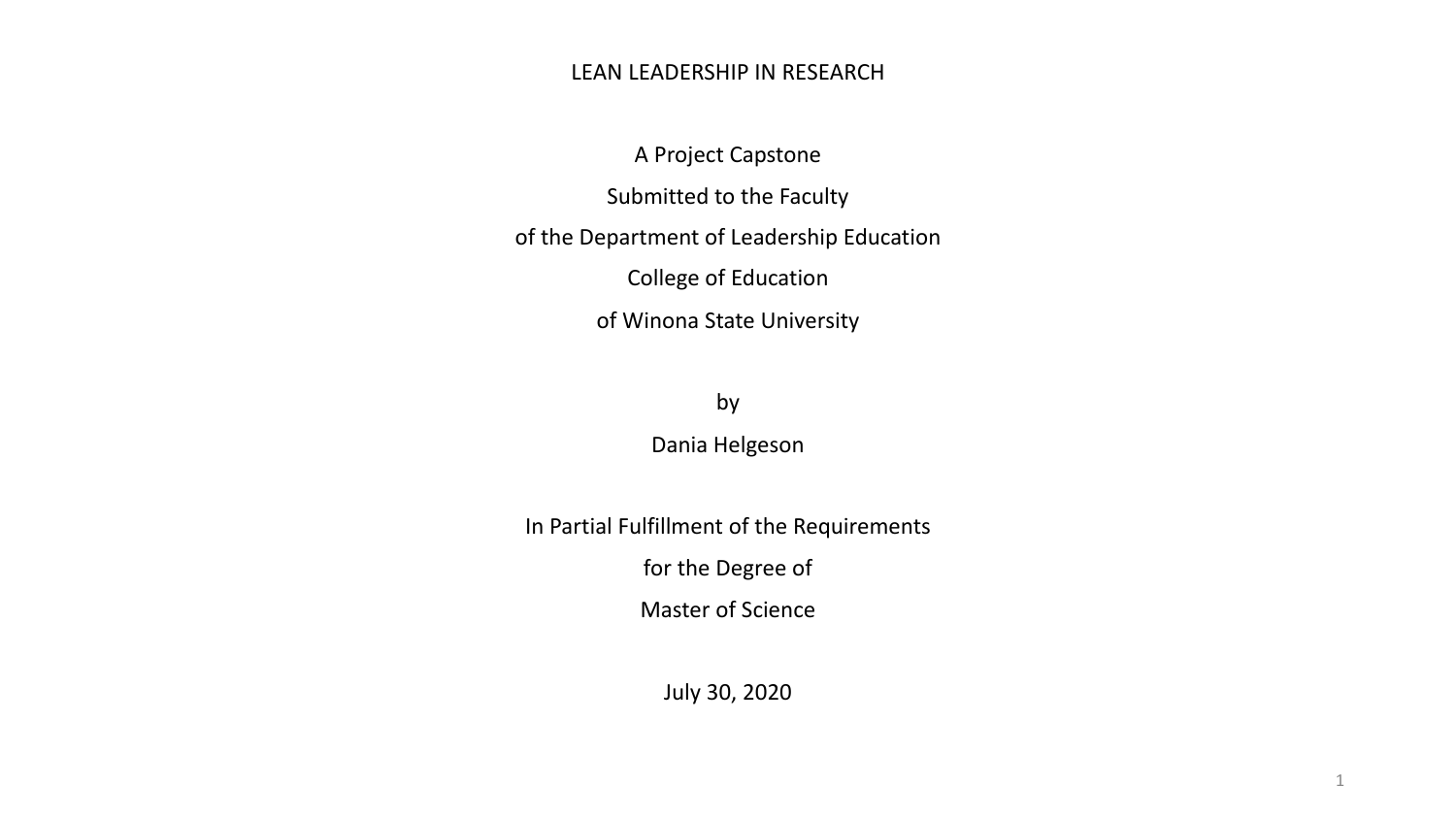

# Comprehensive Exam Project Presentation

Lean Leadership in Research Dania Helgeson Master's Program Leadership Education 7/30/2020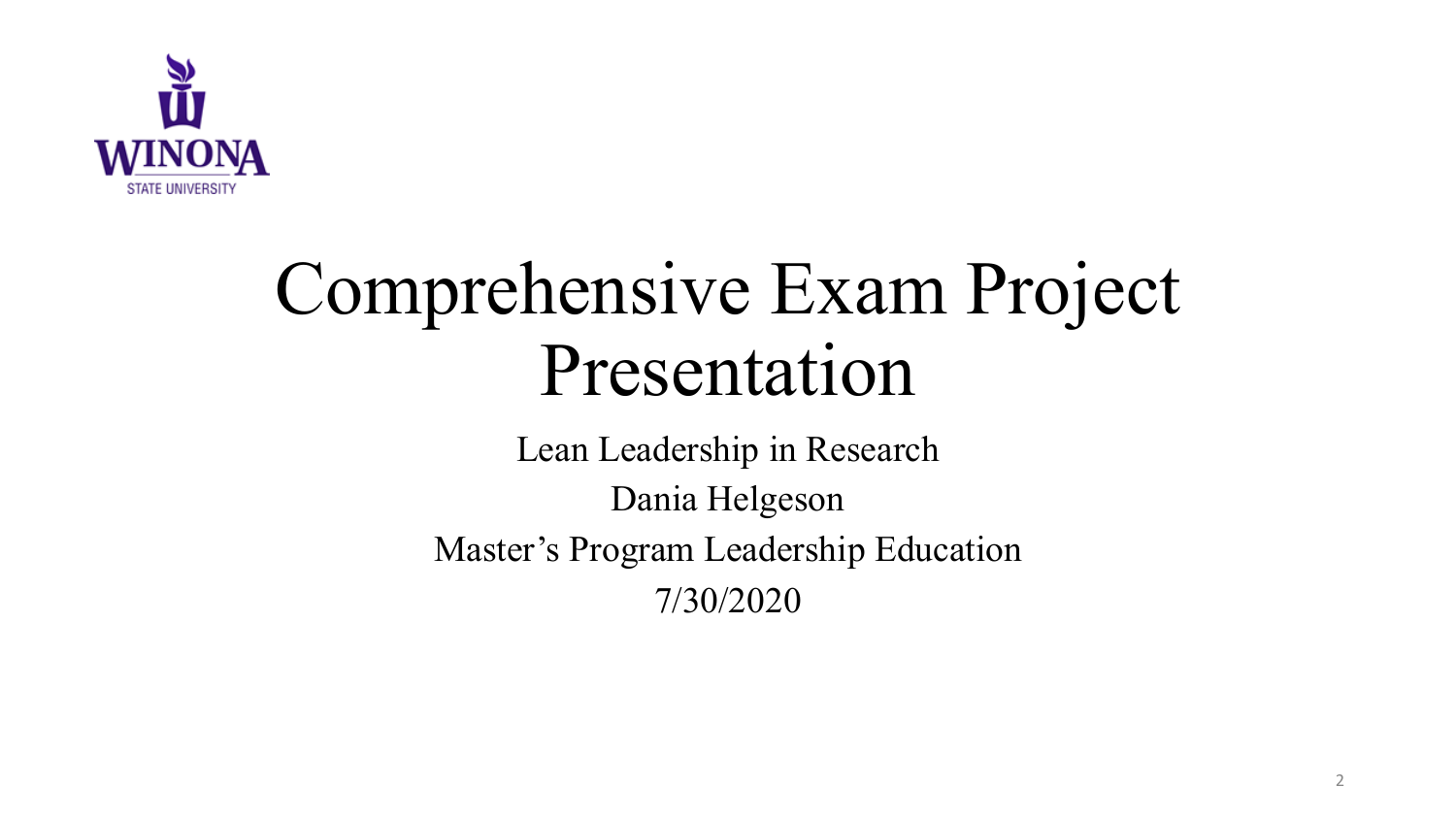

- As a Clinical Research Coordinator (CRC) there is a lot of challenges for the clinical trial start-up process.
	- $\blacktriangleright$  Multiple stakeholders
	- ØWasted time
	- ØInefficient work process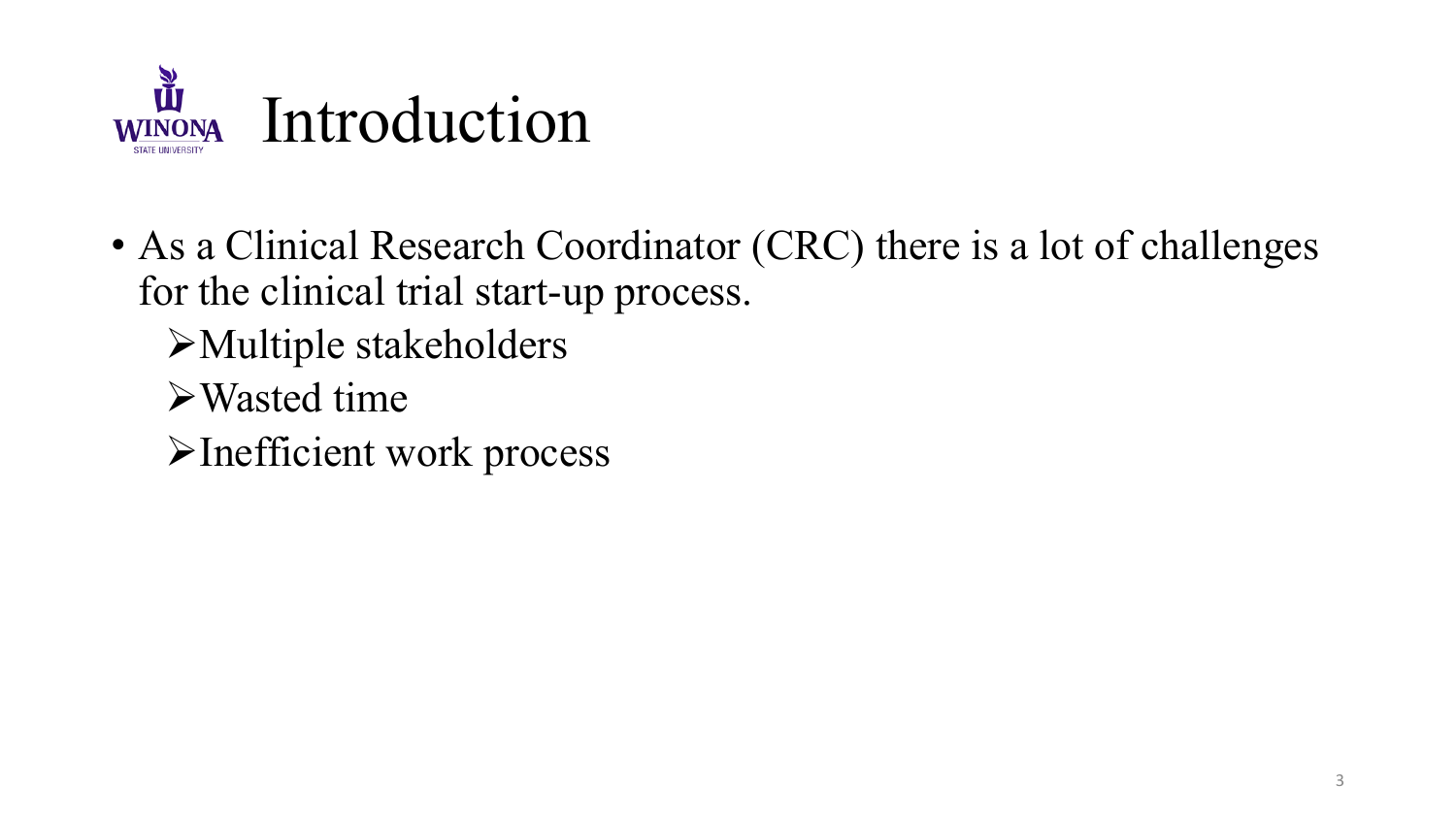

• The purpose of this study is to improve the start-up process for Clinical Trials in the Cancer Center.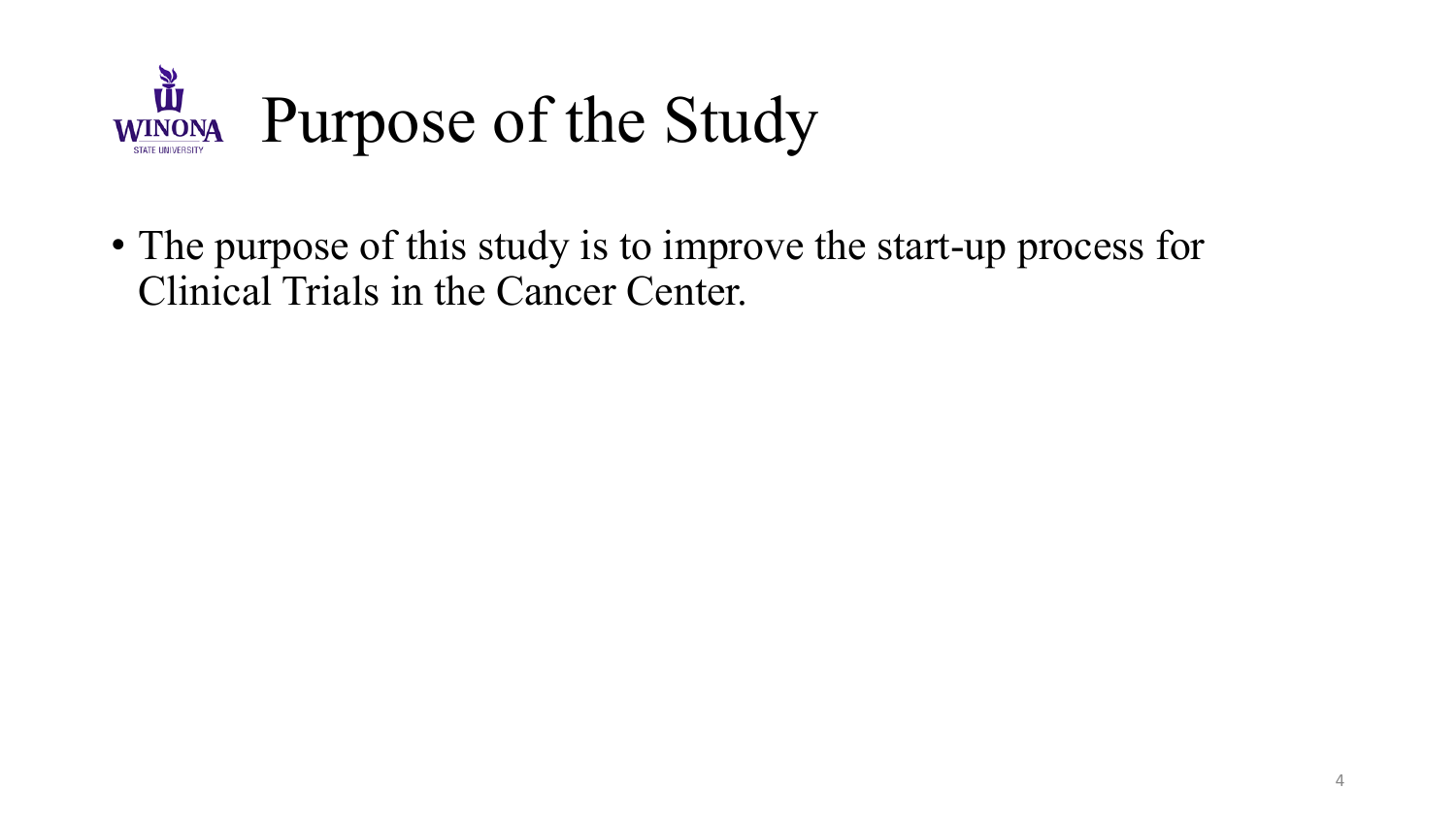



The following questions guided this study:

**RQ1:** What are the challenges in the clinical trial start-up process?

**RQ2:** What are some recommendations to improve the clinical trial startup process?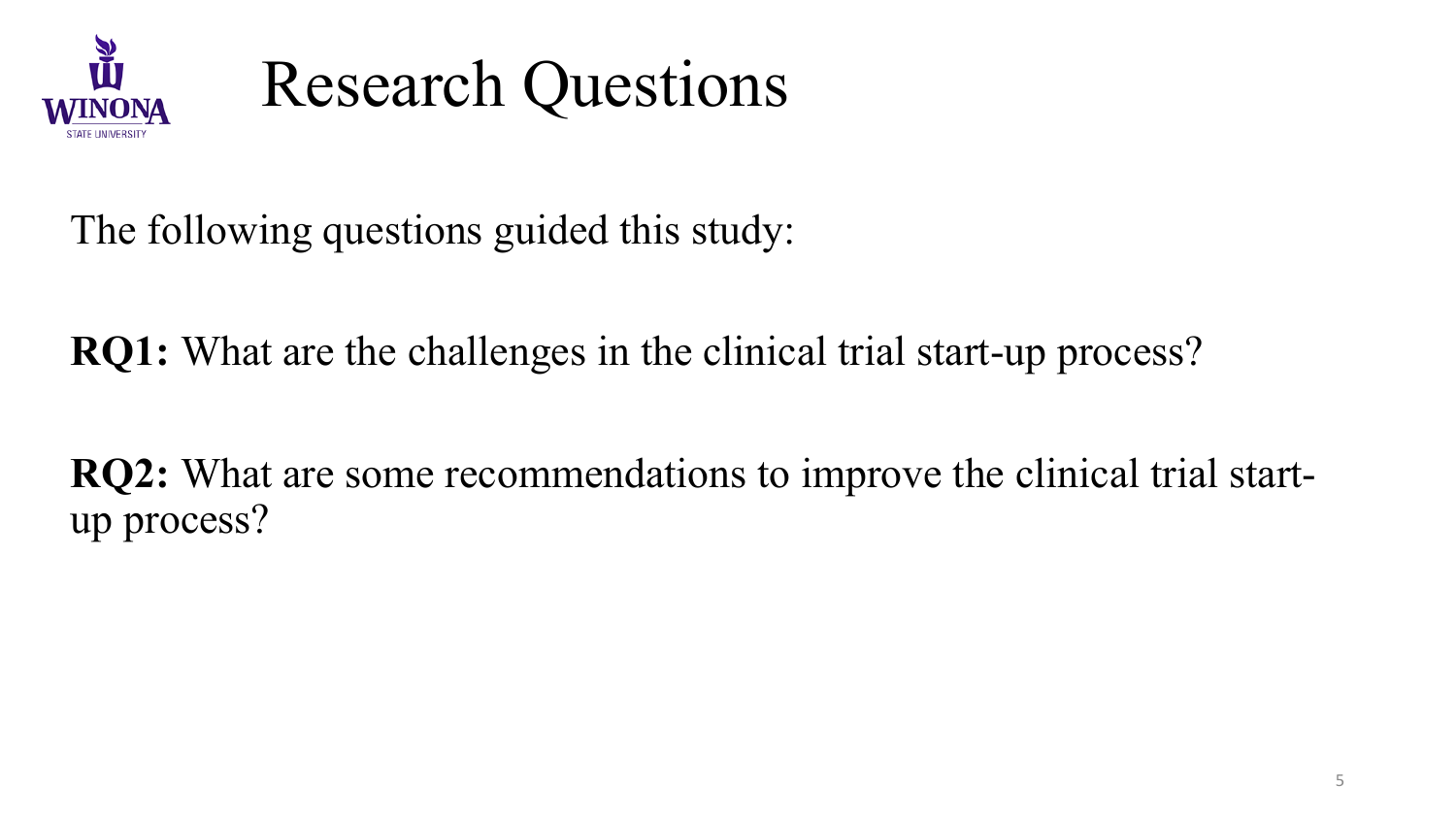

# Project Stakeholders

#### **Front – Line Stakeholders**

- Clinical Research Coordinators
- Research Protocol Specialists
- Principal Investigators

### **Second – Line Stakeholders**

- Research Associates
- Pharmacists
- Inpatient team
- Chemotherapy Units
- eCTX group
- Gonda 10
- CRTU (if used)
- Shipping department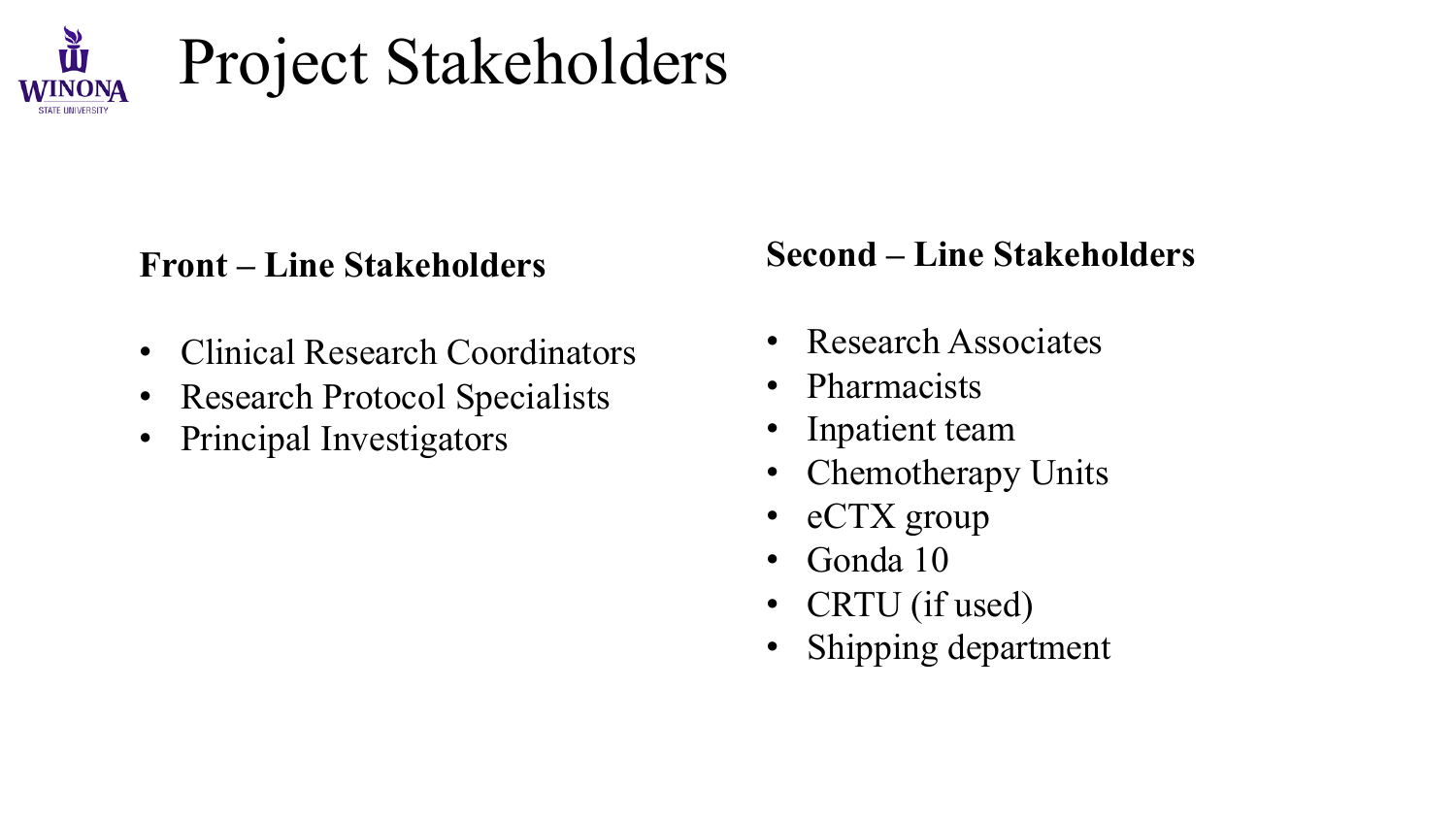

- Action research
- Interviews
	- $\triangleright$  4 Clinical Research Coordinators
	- $\triangleright$  2 Principal Investigators
	- $\triangleright$  1 Research Protocol Specialist
	- $\triangleright$  1 Supervisor
- Surveys
	- $\triangleright$  18 responses (43% response rate)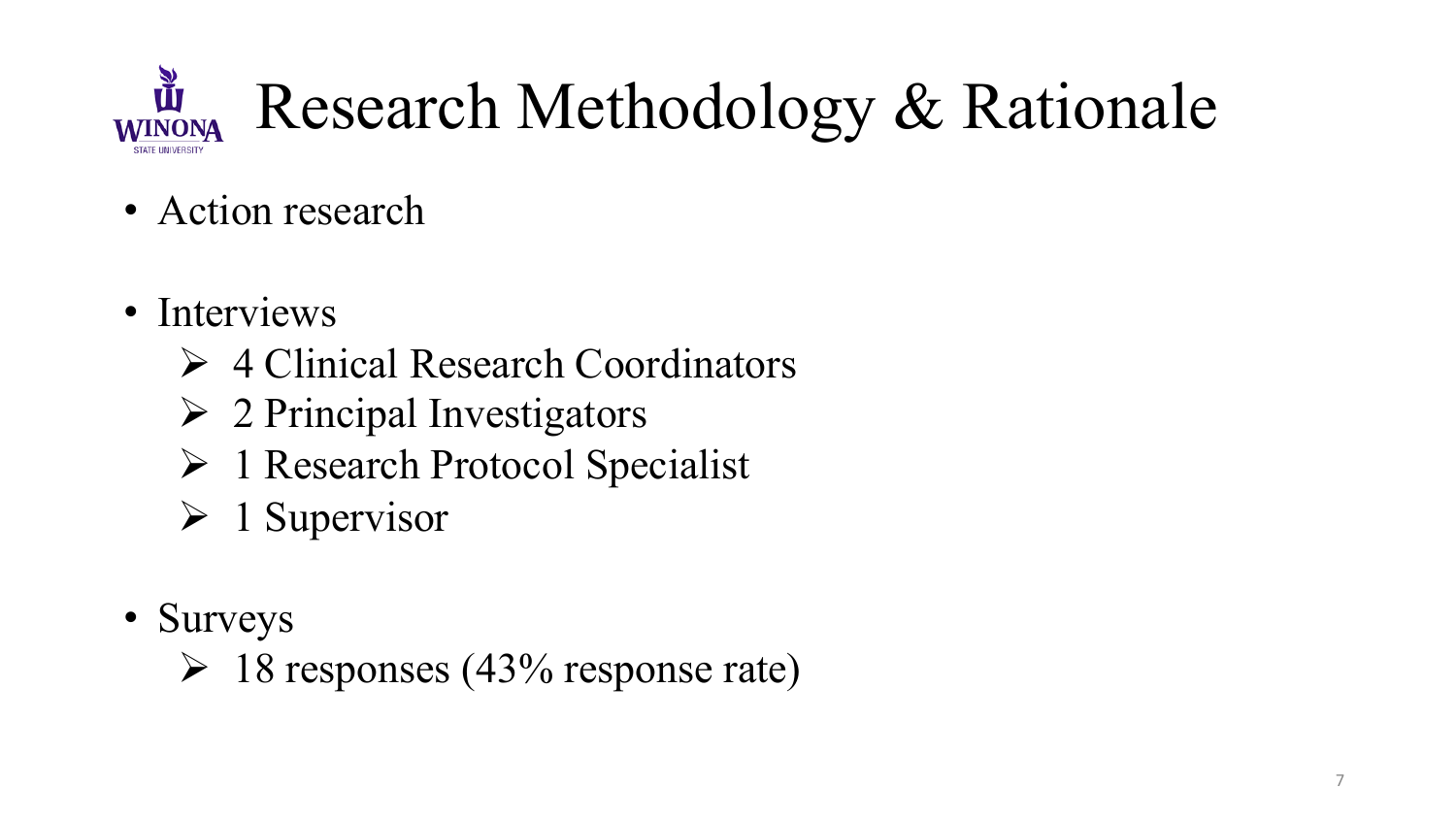

# Research Question 1 Findings

| <b>RQ1:</b> What are the challenges in the clinical trial start-up process?<br><b>Theme:</b> Non-Value Added |                 |  |
|--------------------------------------------------------------------------------------------------------------|-----------------|--|
|                                                                                                              |                 |  |
| Interviews and Surveys                                                                                       | Thematic Coding |  |
|                                                                                                              |                 |  |
| Many areas of non-value in the study start-up process were recognized.                                       |                 |  |
| $\triangleright$ Logistics meeting incomplete                                                                |                 |  |
| $\triangleright$ Lack of communication                                                                       |                 |  |
| $\triangleright$ No standardized process                                                                     |                 |  |
| Duplicated work                                                                                              |                 |  |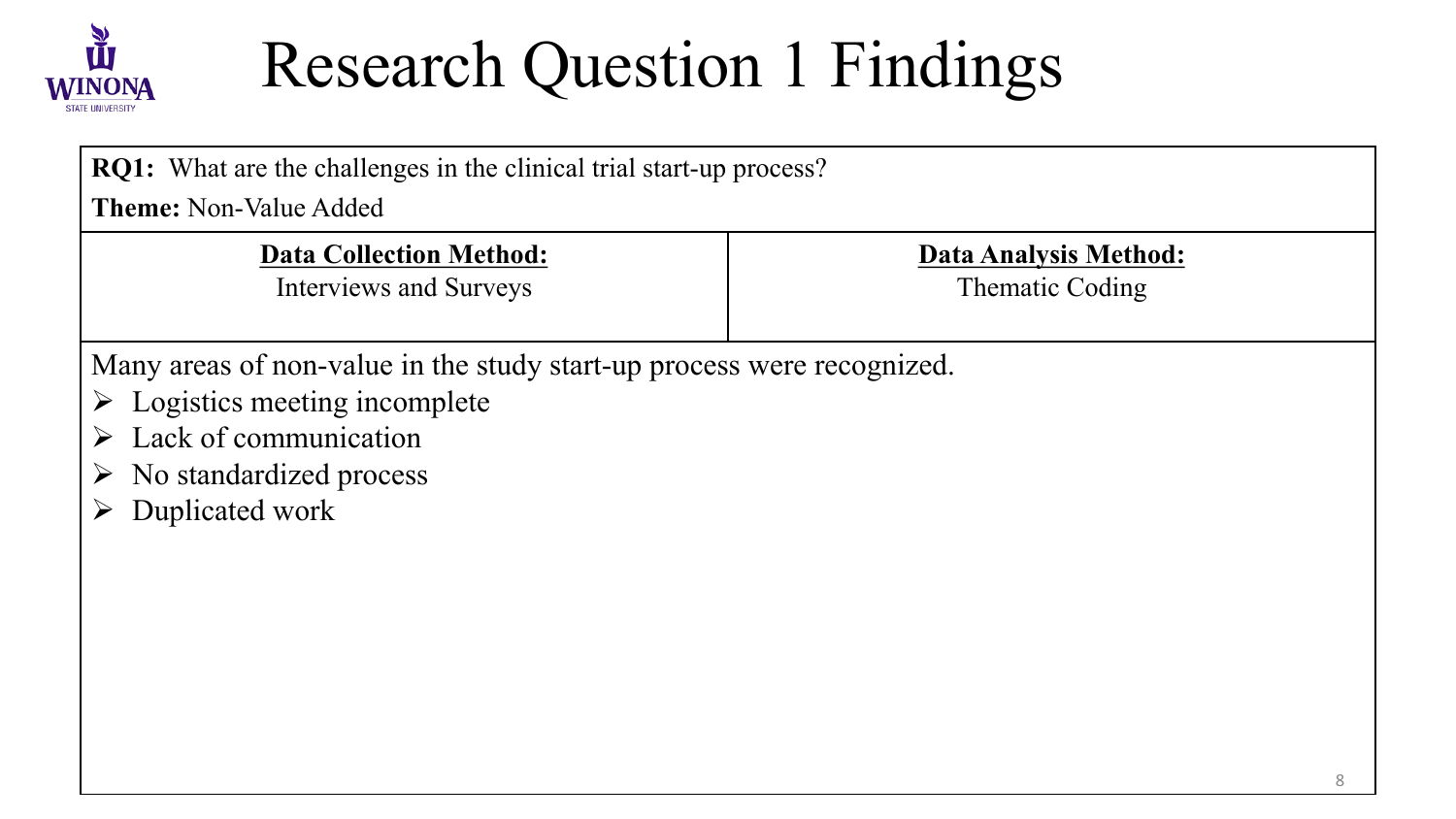

# Research Question 2 Findings

**RQ2:** What are some recommendations to improve the clinical trial start-up process?

**Theme:** Standardized Process

**Data Collection Method:** 

Interviews and Surveys

**Data Analysis Method:** 

Thematic Coding

The responses from the interviews to develop a checklist or algorithm:

- $\triangleright$  Checklist: 7
- $\triangleright$  Algorithm: 4
- $\triangleright$  Checklist & Algorithm: 5

Based off the responses it was recommended to create a checklist and algorithms.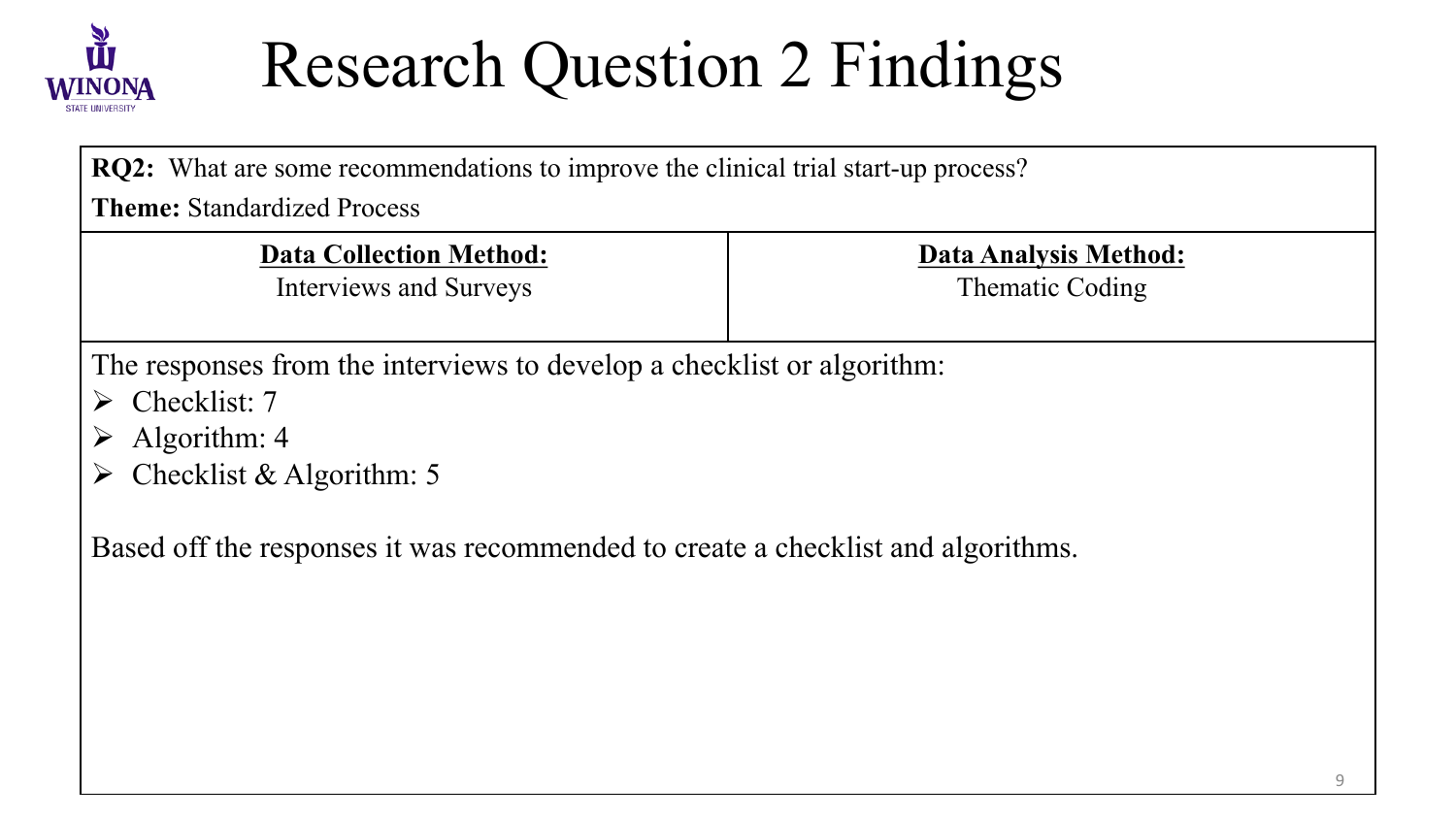

## Project Description

- Checklist and algorithms were developed from the data collected in the interviews and survey.
- Checklist and algorithms piloted by the CRCs for feedback.
- The final document is a standardized checklist and algorithm for a clinical trial study start-up.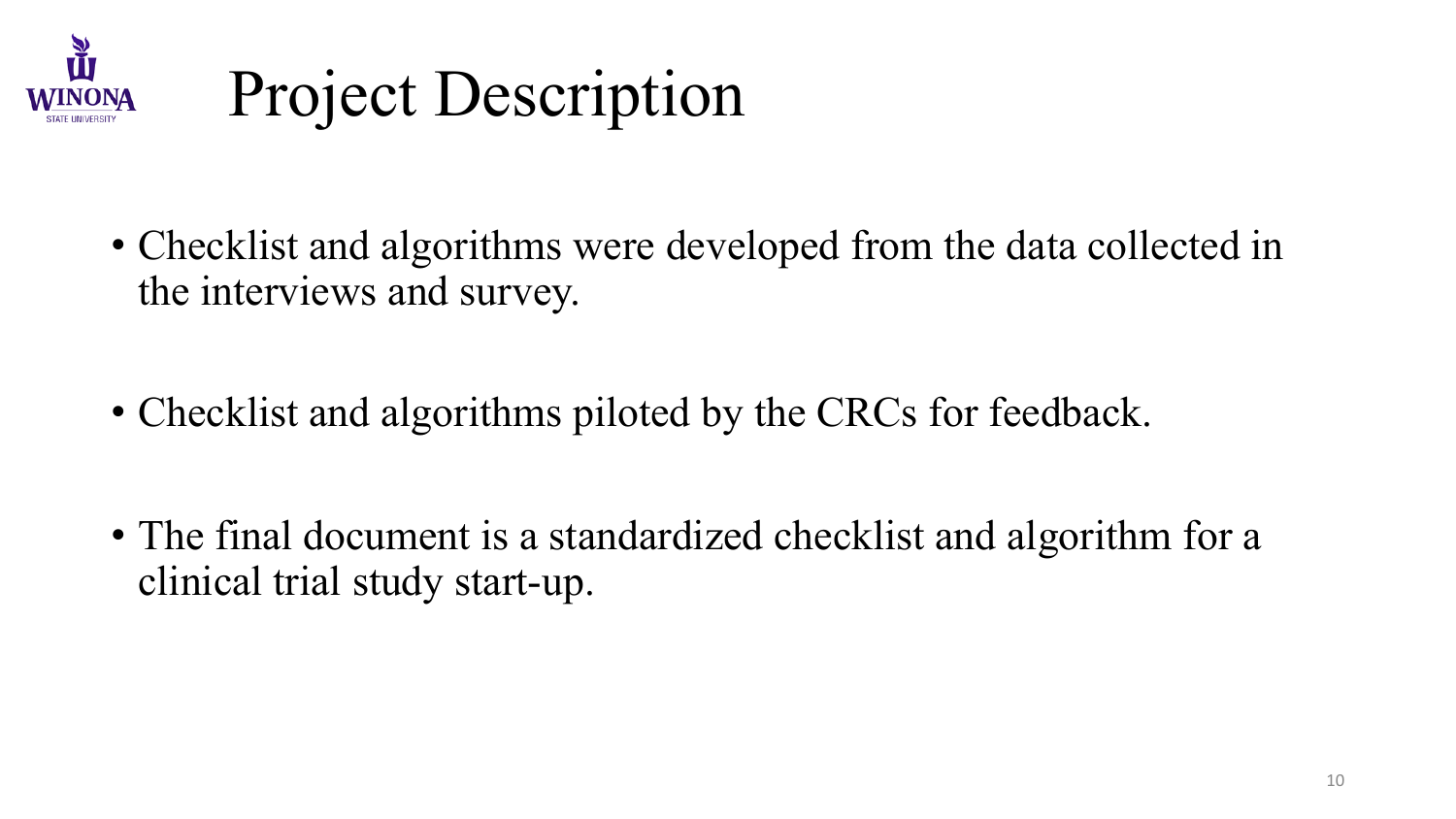

# Project Outcomes Linked to Research

| <b>Project Outcomes</b>  | <b>Research</b>                                                                                                                                                                   |
|--------------------------|-----------------------------------------------------------------------------------------------------------------------------------------------------------------------------------|
| Checklist $&$ Algorithms | Engaging with those employees on the front-line. (Dombrowski<br>& Mielke, 2013)                                                                                                   |
|                          | Making sure to have all key stakeholders and even someone<br>who doesn't work directly with the project be involved. (Simon<br>& Canacari, 2012)                                  |
|                          | Asking the question "why" five times after each answer.<br>(Dombrowski & Mielke, 2013)                                                                                            |
|                          | Identifying waste, as that has shown to be the most effective<br>way to improve the process. (Fillingham, 2007)                                                                   |
|                          | The lean methods focus is to have better quality throughout<br>the organization while reducing costs. This leads to the end of<br>goal of elimination of waste. (Kanbanize, 2020) |
|                          | 11                                                                                                                                                                                |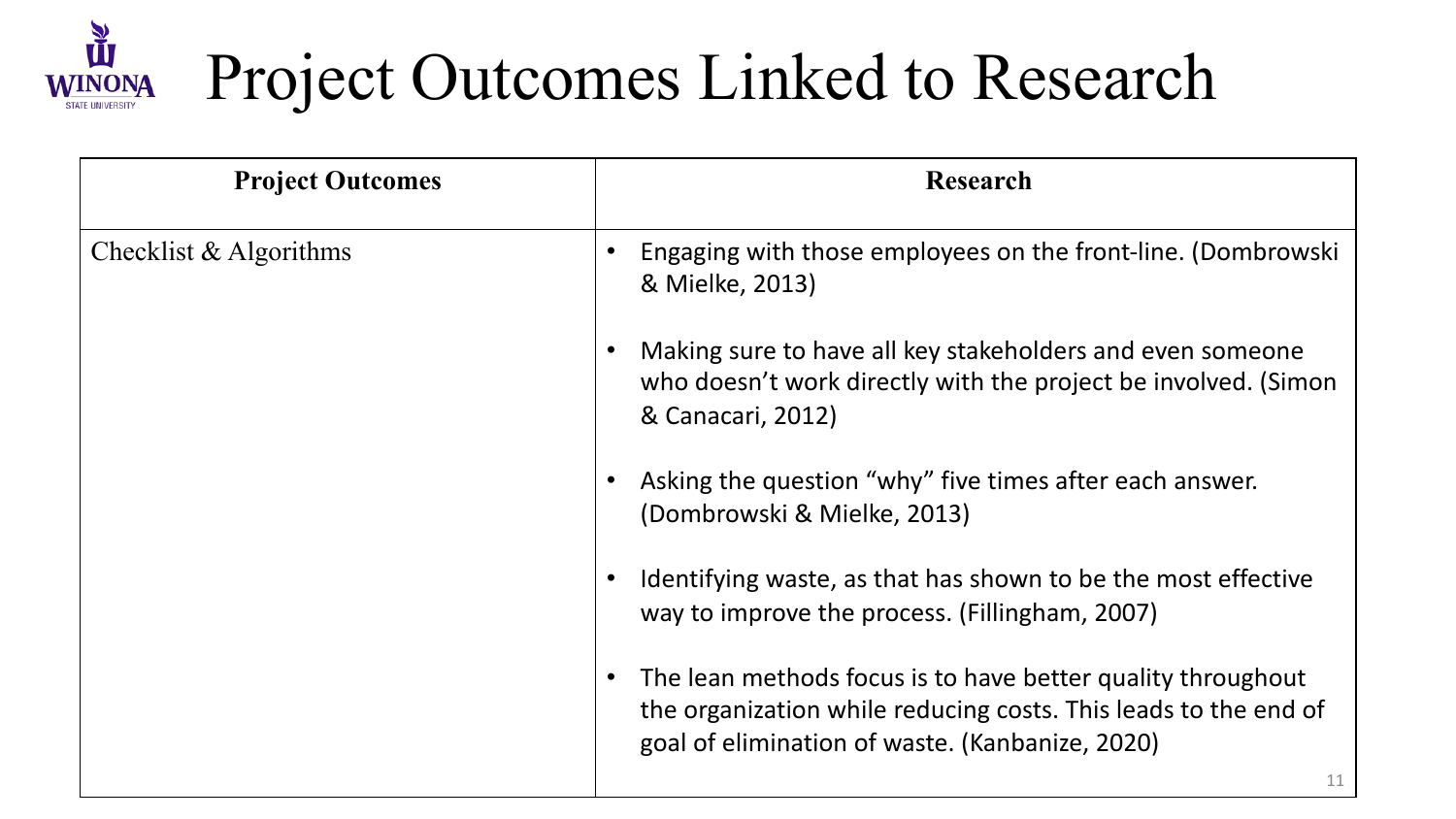

# Leadership Implications

#### **Core Course Leadership Implications**

Systems Thinking Dynamic System – collective and collaboration Mental Models – beliefs and assumptions

Change Leadership 4 frames of leadership – structural, human resource, political and symbolic

Communications Clear and concise – everyone interprets different Listening to feedback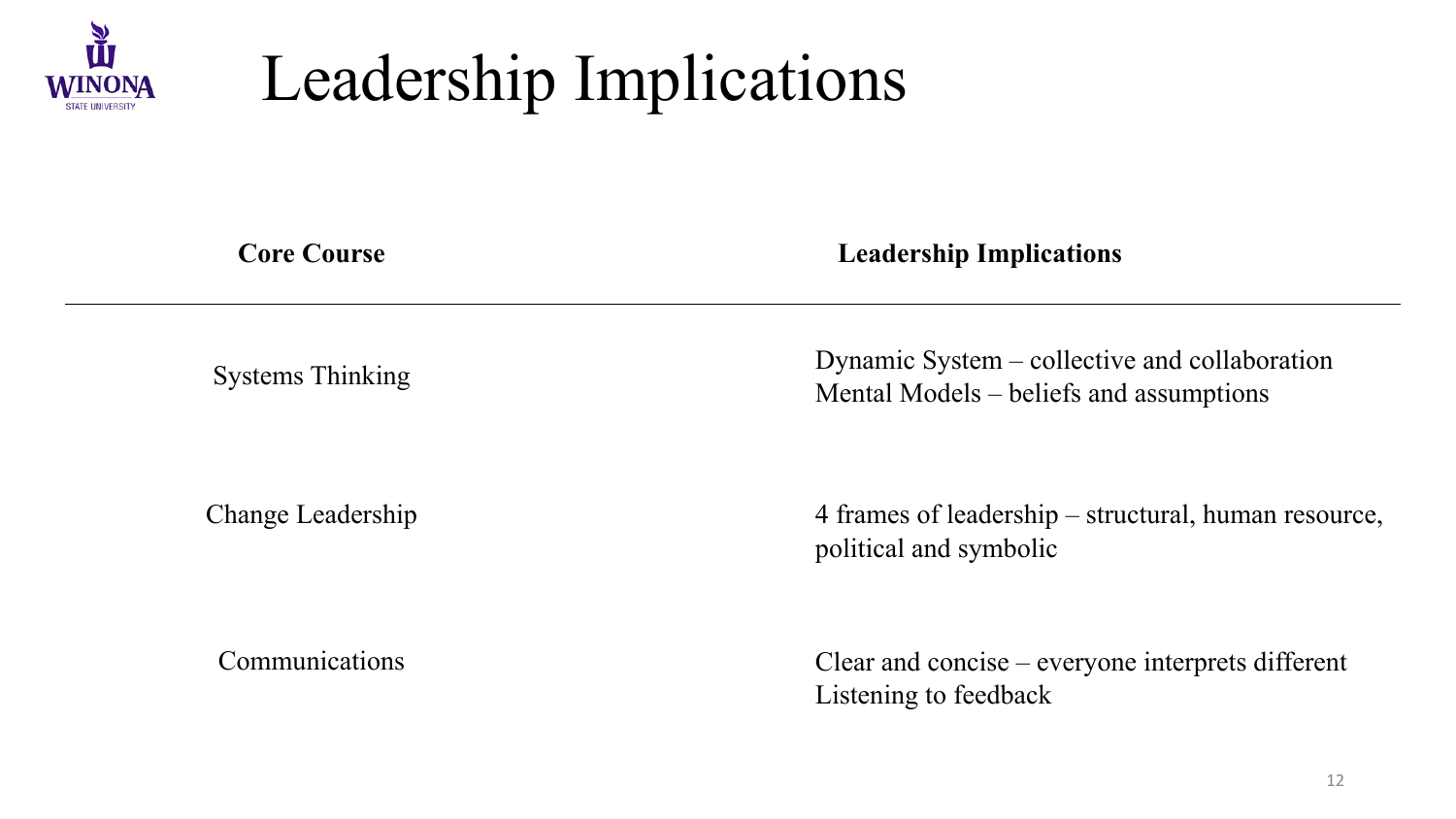

Bijl, A. Role of lean leadership in the lean maturity—second-order problem-solving relationship: a mixed methods study. *BMJ open* 9.6 (2019): e026737.

Boettcher, P., Hunter, R., and McGonagle, P. (2019). Using lean principles of standard work to improve clinical nursing performance. *Nursing economics* 37.3: p. 152–163.

Buckenmaier, C. (2018). Coming together is a beginning. Keeping together is progress. Working together is success. Retrieved from http://www.usmedicine.com/editor-in-chief/coming-together-is-a-beginning-keeping-t together-is-progress-working-together-is-success-henry-ford-1863-1947/

Dombrowski, U; Mielke, T. (2013). Lean leadership – fundamental principles and there application. *ScienceDirect, Vol. 7,* p. 569-574.

Fillingham, D. (2007). Can lean save lives. Leadership in health services (Bradford, England). 20. 231-41. 10.1108/17511870710829346.

Haenke, Roger, and Stichler, J. (2015). Applying lean six sigma for innovative change to the post-anesthesia care unit. *JONA: The journal of nursing administration* 45.4: p. 185–187.